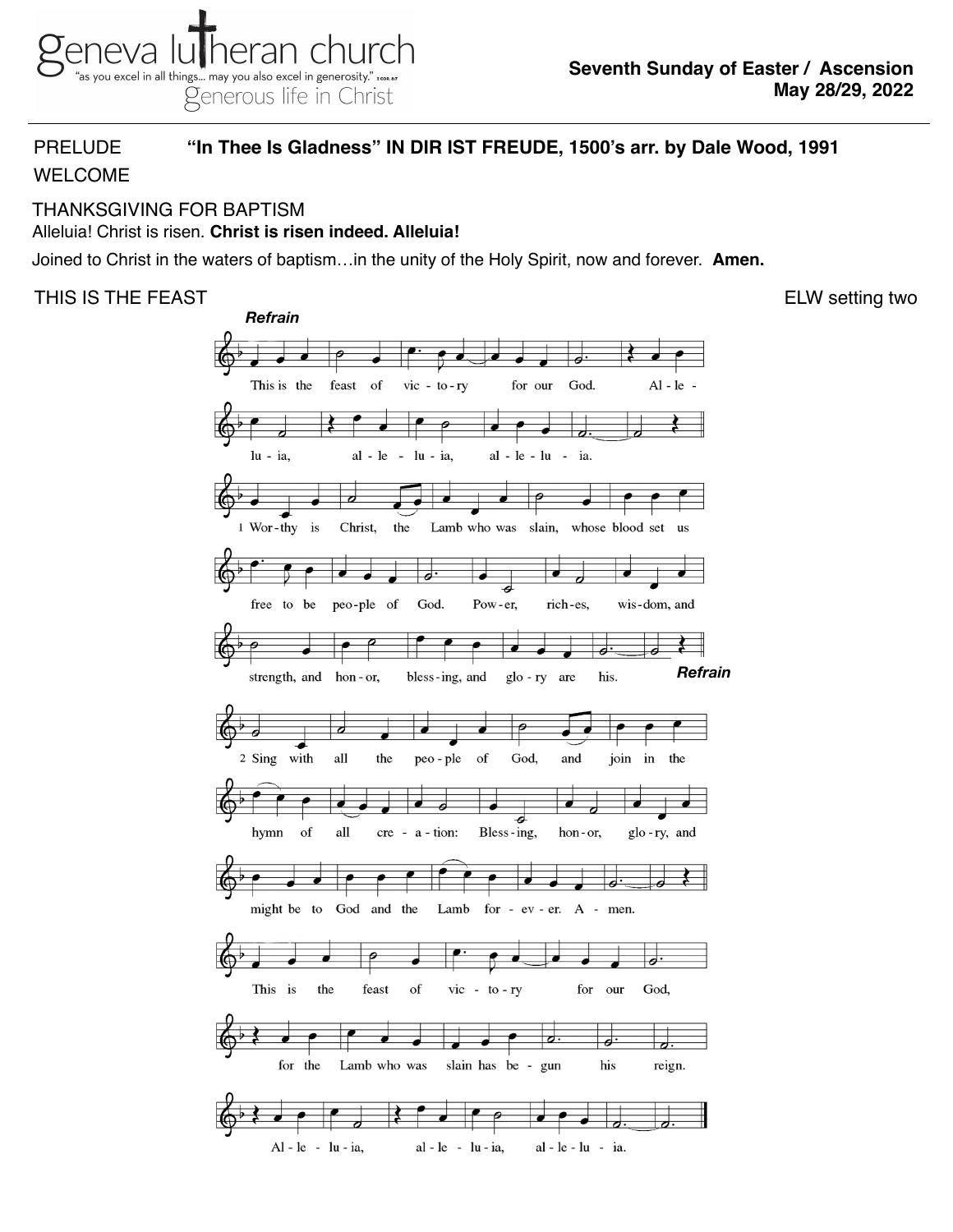PRAYER OF THE DAY The Lord be with you. **And also with you.** 

Almighty God, **Your blessed Son, our Savior Jesus Christ, ascended far above all heavens that he might fill all things. Mercifully give us faith to trust that, as he promised, he abides with us on earth to the end of time, who lives and reigns with You and the Holy Spirit, one God, now and forever. Amen.**



The Holy Gospel according to St. Luke. **Glory to you, O Lord.**  GOSPEL**:** Luke 24:44-53 The Gospel of the Lord. **Praise to you, O Christ.**

PREACHING TEXT: Acts 1:1-11 *PREACHING* TEXT: Acts 1:1-11

SERMON **Pastor Wende West** 

### **OFFERING**

*Through your donations we are able to support the ministries of GLC including pastoral ministry support. There are many ways you can give—place your offering in the plate at the back, put a check in the mail, text: 630-528-2407 with a dollar amount or give [online](https://secure.myvanco.com/YNE6) .* 

SPECIAL MUSIC **"Alleluia! Sing To Jesus" HYFRYDOL Joyce Elliott, flute**

### OFFERING PRAYER

**Your church is composed of people like me. I help make it what it is.** 

**It will be friendly, if I am. Its pews will be filled, if I help fill them, even if they don't look like pews. It will do great work, if I work. It will make generous gifts to many causes, if I am a generous giver. It will be a place of forgiveness and grace, if I forgive and receive forgiveness. It will bring other people into its worship and fellowship, here and online, if I invite and bring them. It will be a church where people grow in faith and serve you, if I am open to such growth and service. Therefore, with your help Lord, I shall dedicate myself to the task of being all the things you want your church to be. Amen.**

## APOSTLES' CREED

**I believe in God, the Father almighty, creator of heaven and earth. I believe in Jesus Christ, God's only Son, our Lord, who was conceived by the Holy Spirit, born of the virgin Mary, suffered under Pontius Pilate, was crucified, died and was buried; he descended to the dead. On the third day he rose again; he ascended into heaven, and is seated at the right hand of the Father, and he will come again to judge the living and the dead. I believe in the Holy Spirit, the holy catholic Church, the communion of saints,**

 **the forgiveness of sins, the resurrection of the body, and the life everlasting. Amen.**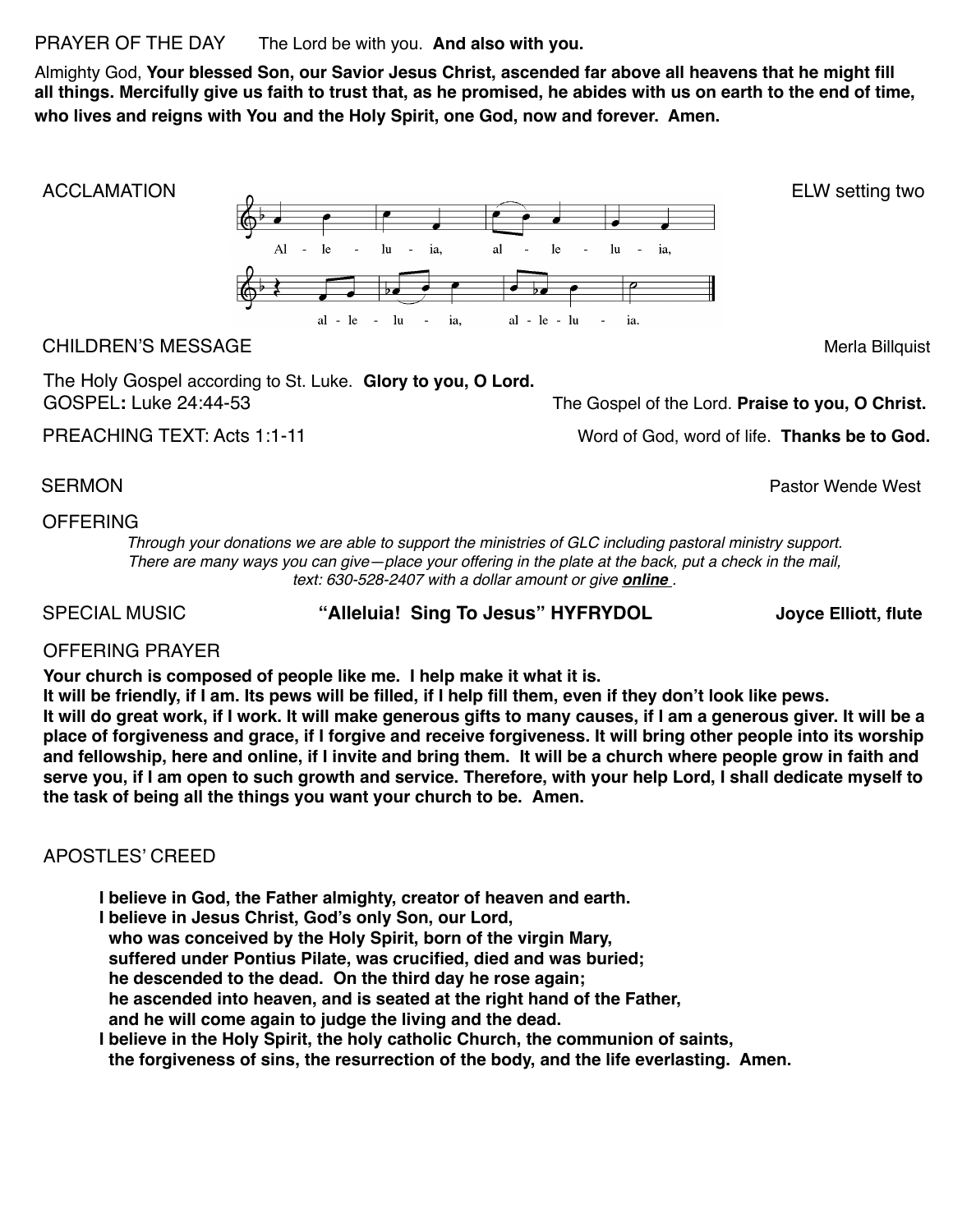#### PRAYERS After each petition: God, in your mercy, **hear our prayer.**  PEACE THE GREAT THANKSGIVING **ELW** setting two

The Lord be with you. **And also with you.**  Lift up your hearts. **We lift them to the Lord.**  Let us give thanks to the Lord, our God. **It is right to give our thanks and praise.**

It is indeed right, our duty and our joy…we praise your name and join their unending hymn:

#### HOLY, HOLY, HOLY **ELW** setting two



# EUCHARISTIC PRAYER WORDS OF INSTITUTION LORD'S PRAYER

**Our Father, who art in heaven, hallowed be thy name, thy kingdom come, thy will be done, on earth as it is in heaven. Give us this day our daily bread; and forgive us our trespasses, as we forgive those who trespass against us; and lead us not into temptation, but deliver us from evil.** 

**For thine is the kingdom, and the power, and the glory, forever and ever. Amen. COMMUNION**